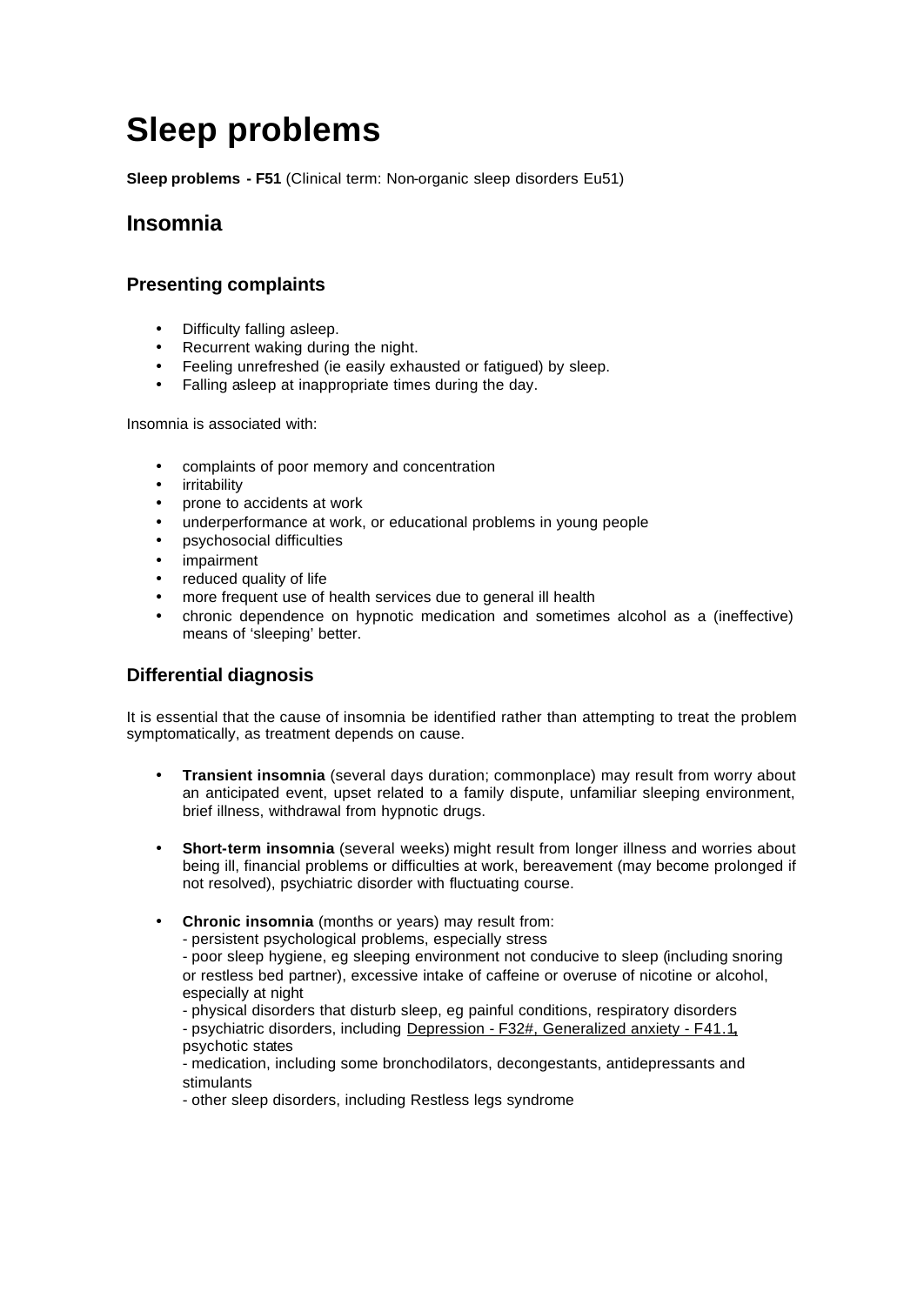- conditioned insomnia where original cause no longer applies but bed has become associated with being awake.

Assessment should include a full sleep history from patient (also bed partner, family, etc if possible), examination of mental state and review of medical, psychiatric and family histories. Screening sleep questionnaires and a sleep diary can be valuable.

### **Essential information for patient and family**

- Temporary sleep problems are common and do not require treatment.
- People vary in the amount of sleep they need.
- If insomnia lasts more than a few days, advice should be sought and the cause identified (most causes are treatable).
- Generally avoid self-medication with over-the-counter or someone else's medication; using alcohol to sleep better; taking sleeping pills for more than a few days (and preferably not at all); lying awake in bed for long periods.

### **General management and advice to patient and family**

(ref 218-220)

• Encourage the patient to practise good sleep hygiene:

- Keep to regular hours for going to bed and getting up in the morning, including at weekends

- Make plans or think about problems before retiring to bed

- Keep a pen and pad next to the bed for writing down troublesome thoughts which can then be reviewed

- Avoid caffeine and alcohol in the evenings
- Avoid daytime naps.
- Daytime exercise can help the patient to sleep regularly, but evening exercise may contribute to insomnia.
- Behavioural treatment is safer and more effective than medication (eg cognitive therapy, stimulus control, sleep restriction, relaxation). (see Learning to relax)
- Self-help leaflets, books and groups may be useful. (see Sleep problems)
- Sleep diaries are often useful in assessment and monitoring of progress. (see Sleep problems)

#### **References**

**218** Kupfer DJ, Reynolds CF. Management of insomnia. N Engl J Med 1997, 336: 341-346.

**219** Ancoli-Israel S. Insomnia in the elderly: a review for the primary-care practitioner. Sleep 2000, 23(Suppl 1): S23-S30.

**220** Edinger JD, Wohlgemuth WK. The significance and management of persistent primary insomnia: the past, present and future of behavioural insomnia therapies. Sleep Med Rev 1999, 3: 101-118.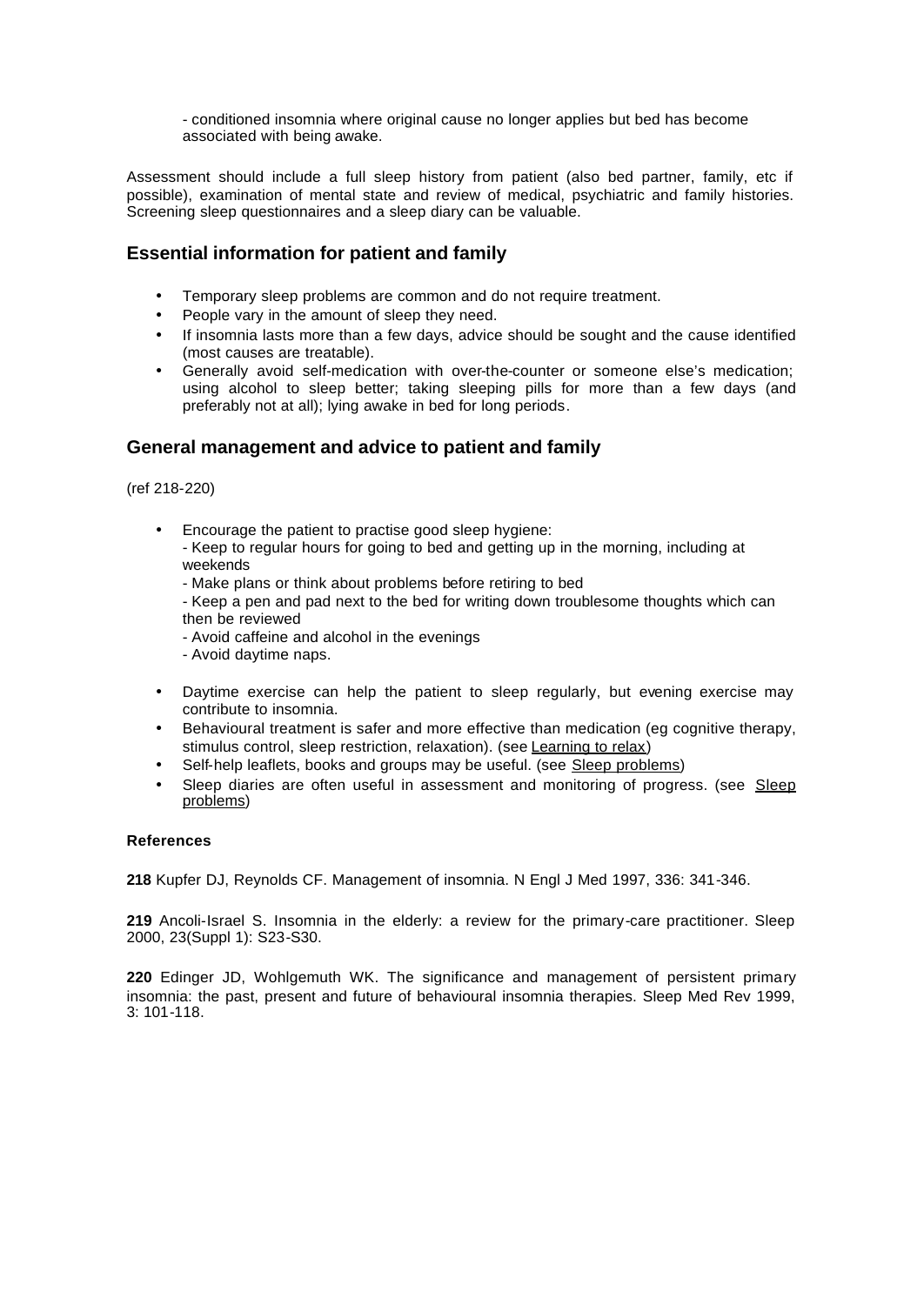### **Medication**

- Address underlying psychosocial, psychiatric or physical conditions.
- Make changes to medication, as appropriate.
- A brief, time-limited use of hypnotic medication may sometimes be useful.
- Hypnotic medication may be used occasionally. Risk of dependence increases significantly after 14 days of use.
- Melatonin is only justified for jetlag

### **Referral**

Most cases will be dealt with in primary care.

Depending on likely cause of insomnia, referral may be appropriate to general medicine, neurology or psychiatry.

Referral for behavioural interventions may be useful where locally available.

Refer to a sleep disorders clinic, if available, if diagnosis is uncertain or treatment has failed.

# **Excessive daytime sleepiness (EDS)**

### **Presenting complaints**

- Prolonged overnight sleep.
- Falling asleep during the day.
- Feeling constantly tired, exhausted or fatigued.
- Poor memory and concentration.
- Irritability or depression.
- Automatic behaviour in a sleepy state.
- Periods of sleepiness alternating with normal periods.

Excessive daytime sleepiness is associated with:

- Poor occupational or school performance
- Increased accident rate (including road traffic accidents)
- Impaired marital relationships and social activities
- Misdiagnosis as laziness, depression, intellectual decline.

### **Differential diagnosis**

It is important to distinguish between sleepiness and fatigue without prominent sleepiness, which may be caused by physical disorders (eg anaemia) or primary psychiatric disorder.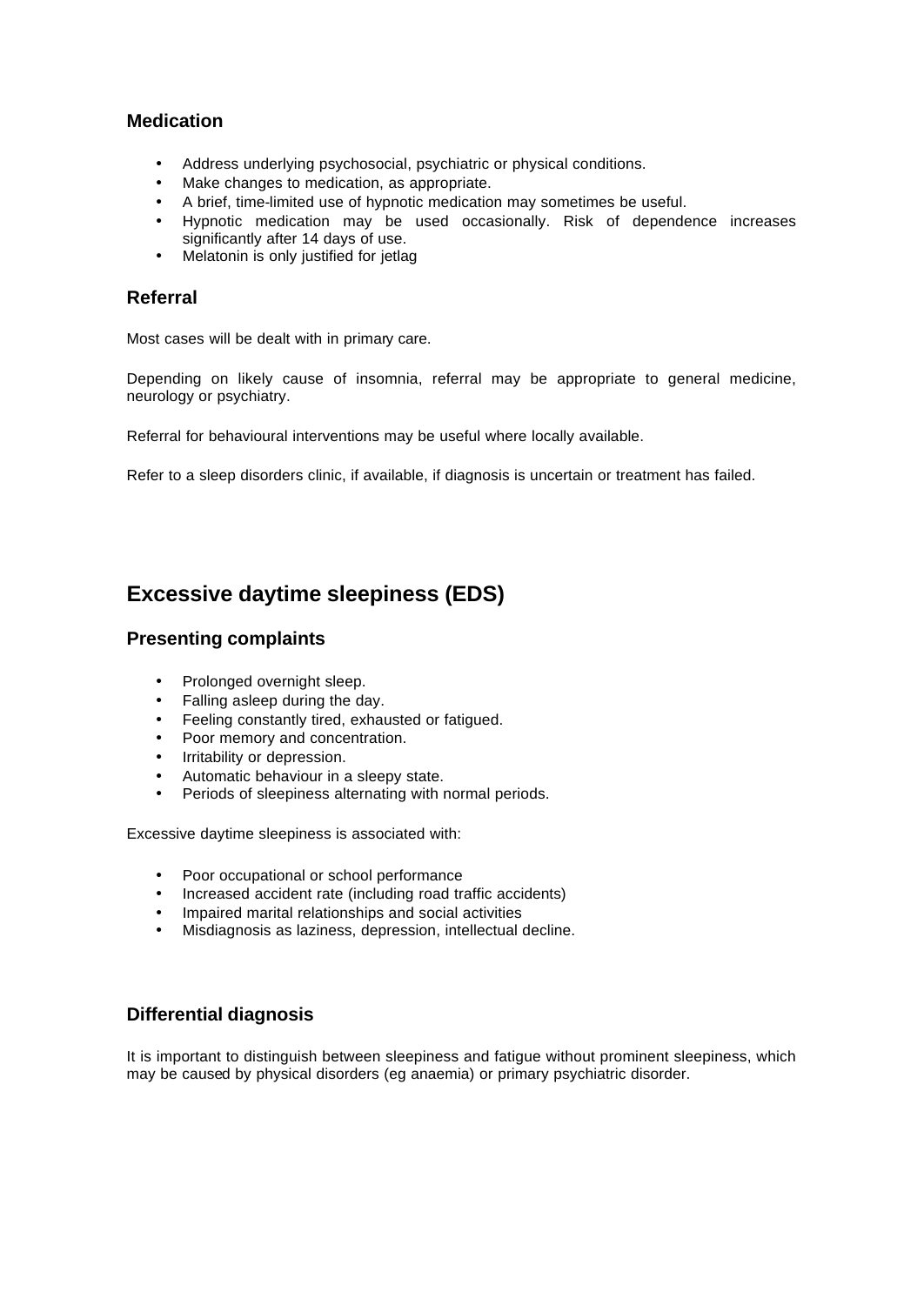- Chronic lack of sleep.
- Circadian rhythm sleep disorder, including irregular sleep-wake schedule or shift work.
- Disrupted (poor quality) sleep caused by obstructive sleep apnoea (common); caffeine, alcohol or nicotine excess; other non-prescribed drugs (including withdrawal phase).
- Increased sleep tendency, eg narcolepsy (characterized by sleep attacks and cataplexy), over-sedation by medication.

Assessment should include sleep histories and a general review. Sleep questionnaires, sleep diary or actigraphy can be valuable. Polysomnography is often needed, including respiratory measures. Other specific interventions may be appropriate, eg toxicology screen.

### **Essential information for patient and family**

- Medical advice should be sought for sleepiness affecting everyday functioning.
- Underlying condition can usually be treated if correctly diagnosed.
- Do not use stimulant drugs to stay awake.
- Avoid driving or other potentially hazardous activities until sleepiness is corrected.

### **General management and advice to patient and family**

As for insomnia (click here)

Chronotherapy (retiming of sleep phase) may be appropriate for circadian rhythm sleep disorders.

### **Medication**

- Stimulant drugs are appropriate for narcolepsy.
- Continuous positive airway pressure for obstructive sleep apnoea.

### **Referral**

Drug treatment should be reserved for specialist recommendation.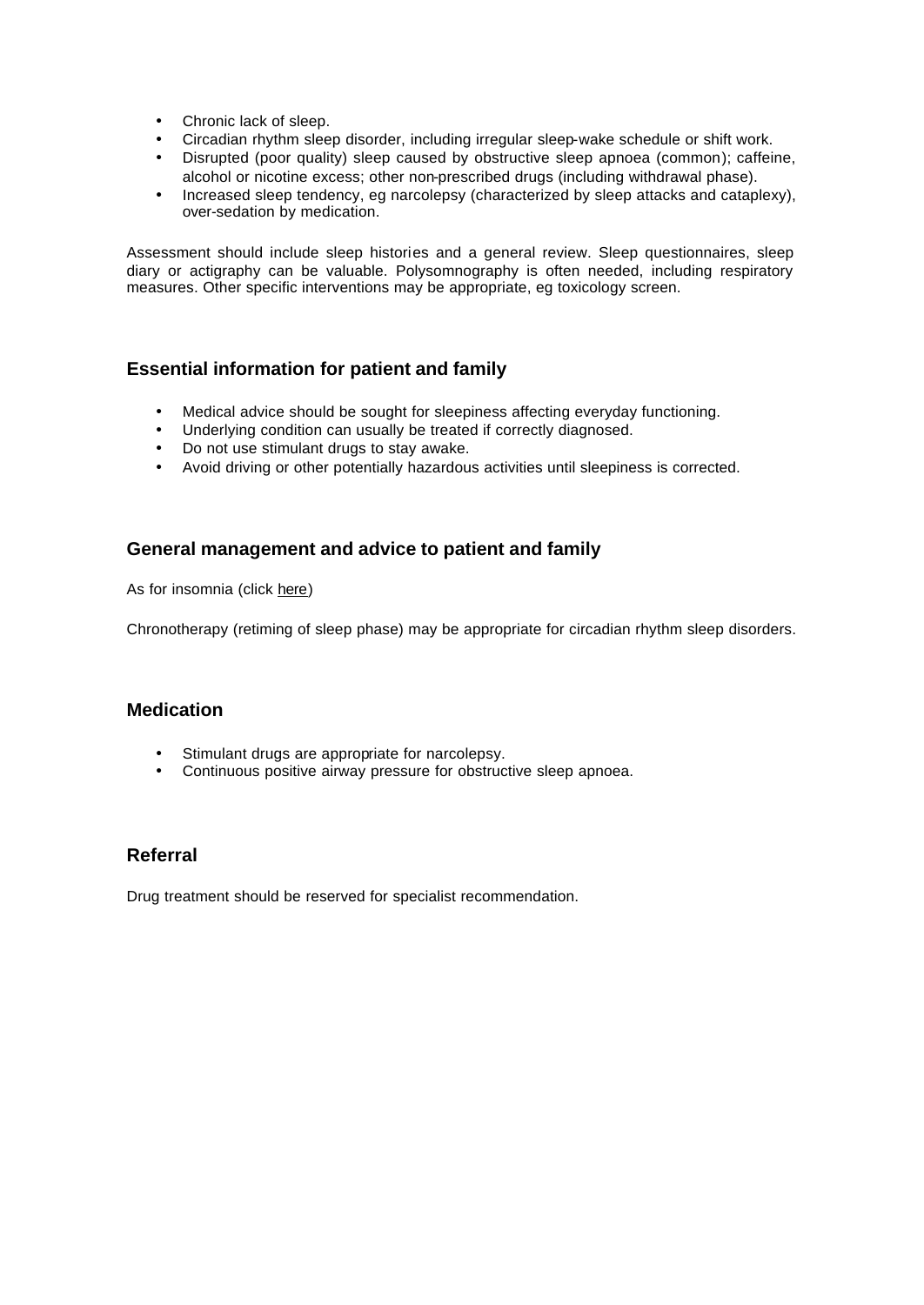# **Parasomnias**

### **Presenting complaints**

Some parasomnias (recurrent episodes of disturbed behaviour, experiences or physiological change occurring exclusively or predominantly in relation to sleep) are subtle, others are dramatic and frightening to experience or witness.

### **Diagnostic features**

#### **Primary parasomnias:**

- Pre-sleep period or sleep onset: sleep starts (sudden jerk or sensation often alarming); rhythmic movements, eg headbanging, rocking
- Early in the night in light non-rapid eye movement (NREM) sleep: teeth grinding, periodic limb movements (repetitive jerky movements)
- Early in the night in deep NREM sleep: confusional arousals (mainly in young children), sleepwalking, sleep (night) terrors
- Later in the night in REM (ie dreaming) sleep: nightmares, REM sleep behaviour disorder (in which dreams are acted out)
- On waking: sleep paralysis
- At various times during sleep: sleep talking, sleep-related eating disorders.

#### **Secondary parasomnias:**

- Physical: nocturnal epilepsy, awakenings associated with sleep-related breathing difficulties
- Psychiatric: panic attacks, post-traumatic stress disorder, pseudoparasomnias (when the person is actually awake).

### **Differential diagnosis**

The various parasomnias are often confused with each other and all dramatic parasomnias can mistakenly be called 'nightmares' or 'night terrors'.

Assessment:

- Requires precise description of subjective and objective changes from start to finish of parasomnia, together with timing and circumstances in which they occur
- Audio-visual recording is very valuable
- Polysomnography with audio-visual recording is required in complicated cases
- A family history may be instructive, eg sleepwalking/sleep terrors
- A physical and psychiatric review is important.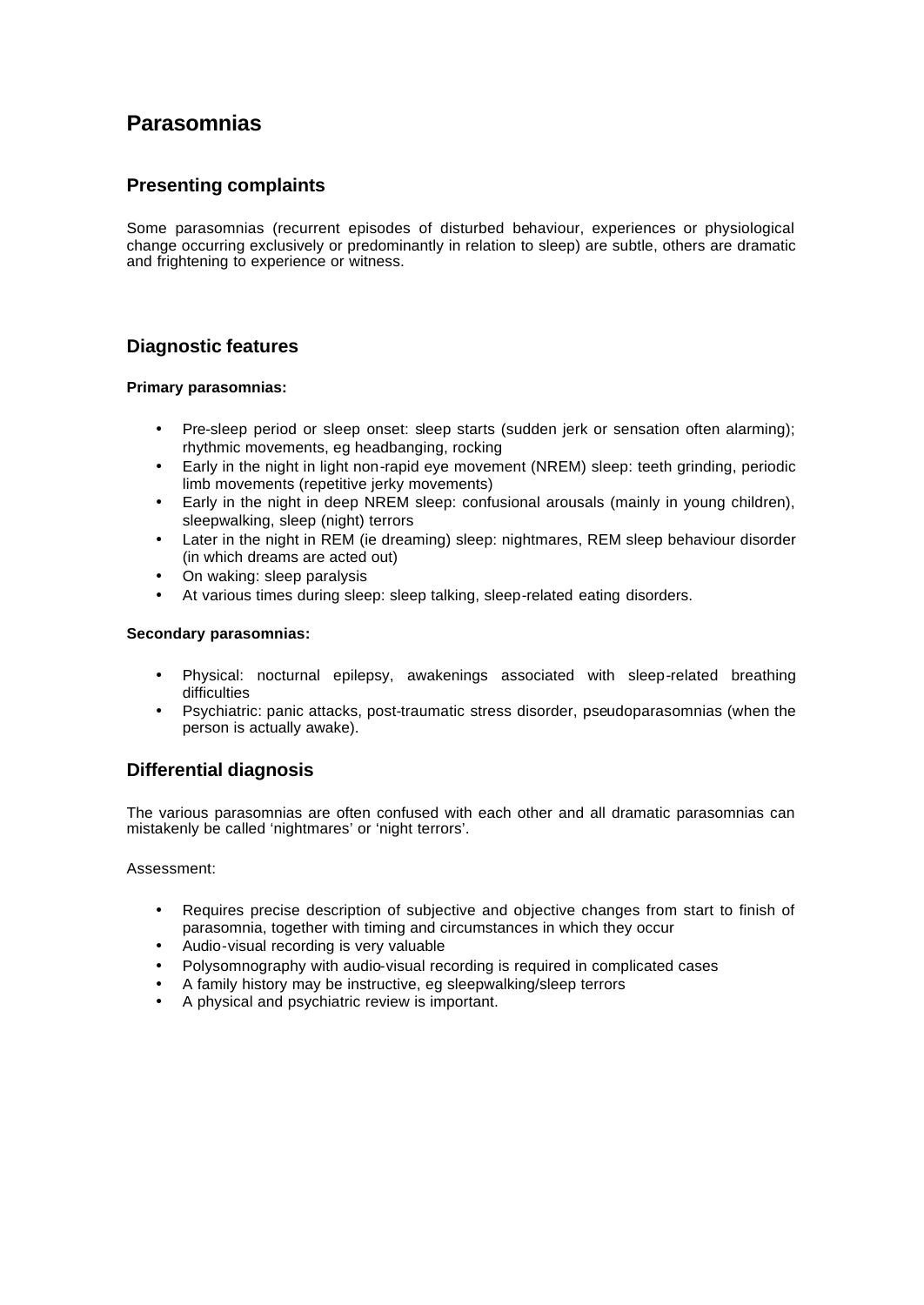### **Essential information for patient and family**

- Many parasomnias of childhood improve spontaneously but protection may be necessary in the meantime (eg in sleepwalking).
- It is important to have the correct diagnosis.
- It should not be assumed that something is psychiatrically wrong with the person.

### **General management and advice to patient and family**

(ref 221)

- Ensure the correct diagnosis on which treatment depends.
- Good sleep hygiene generally helps.

#### **References**

**221** Stores G. Dramatic parasomnias. J R Soc Med 2001, 94: 173-176.

### **Referral**

- Most common parasomnias should be identifiable in primary care, if assessed thoroughly.
- Refer to a sleep disorders clinic in complicated cases or uncertainty about type of parasomnia or significance.

# **Special considerations in children and adolescents**

Parental factors feature prominently in the cause, management and prognosis of children's sleep problems.

- Children and adolescents have the same basic sleep problems as adults but the underlying causes differ in certain ways, eg sleeplessness is often the result of parenting practices where the child has failed to acquire good sleep habits or has developed unsatisfactory ones.
- The clinical manifestations of basically the same disorder can be different in young and adult patients, eg obstructive sleep apnoea in children is usually caused by large tonsils and adenoids, is not particularly limited to being overweight, and instead of sleepiness, it may result in overactivity and learning and behaviour problems.
- Medication plays even less of a role in treatment. Behavioural approaches are particularly important, although they require effective involvement of parents.
- Prognosis is better than in adults, where the condition may have become well established and complicated by the long-term consequences of the sleep disturbance.